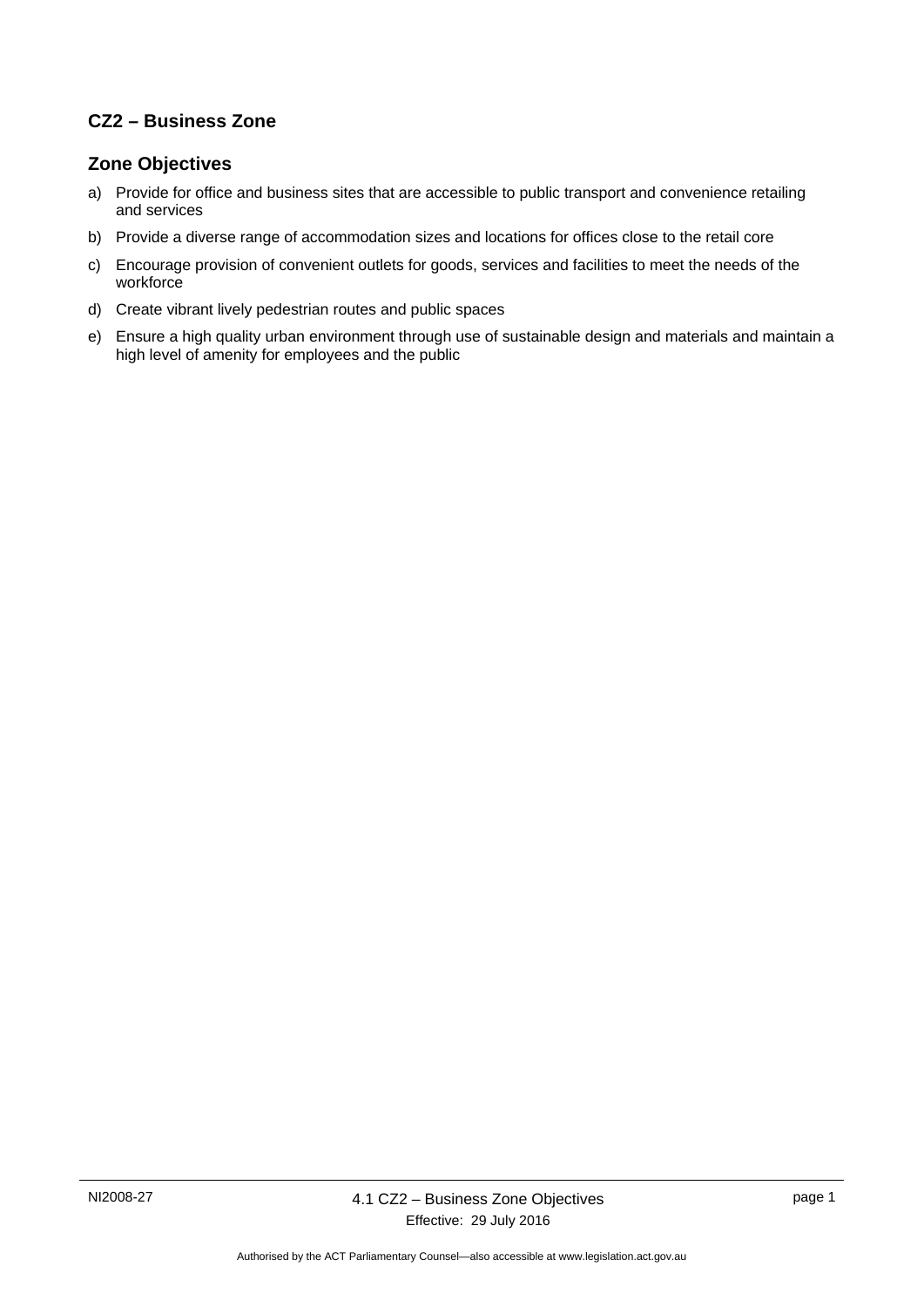# **CZ2 – Business Zone Development Table**

| <b>EXEMPT DEVELOPMENT</b><br>Development approval is not required. Building approval may be required.<br>On leased land, development must be authorised by a lease.                              |                                 |  |
|--------------------------------------------------------------------------------------------------------------------------------------------------------------------------------------------------|---------------------------------|--|
| Development identified in the Planning and Development Act 2007 as exempt (see sections 133 and<br>134 of the Act and section 20 and schedule 1 of the Planning and Development Regulation 2008) |                                 |  |
| <b>ASSESSABLE DEVELOPMENT</b><br>Development application required.                                                                                                                               |                                 |  |
| On leased land, development must be authorised by a lease.                                                                                                                                       |                                 |  |
| <b>MINIMUM ASSESSMENT TRACK</b>                                                                                                                                                                  |                                 |  |
| <b>CODE</b>                                                                                                                                                                                      |                                 |  |
| Development listed below requires a development application and is assessed in the code track<br><b>Development</b>                                                                              |                                 |  |
| No development identified                                                                                                                                                                        |                                 |  |
|                                                                                                                                                                                                  |                                 |  |
| <b>MINIMUM ASSESSMENT TRACK</b><br><b>MERIT</b>                                                                                                                                                  |                                 |  |
| Development listed below requires a development application and is assessed in the merit track,                                                                                                  |                                 |  |
| unless specified in schedule 4 of the Planning and Development Act 2007 (as impact track) or<br>specified as prohibited development in a precinct map.                                           |                                 |  |
| <b>Development</b>                                                                                                                                                                               |                                 |  |
| ancillary use                                                                                                                                                                                    | minor road                      |  |
| car park                                                                                                                                                                                         | minor use                       |  |
| civic administration                                                                                                                                                                             | NON RETAIL COMMERCIAL USE       |  |
| club                                                                                                                                                                                             | outdoor recreation facility     |  |
| <b>COMMERCIAL ACCOMMODATION USE</b>                                                                                                                                                              | parkland                        |  |
| communications facility                                                                                                                                                                          | pedestrian plaza                |  |
| <b>COMMUNITY USE</b>                                                                                                                                                                             | place of assembly               |  |
| consolidation                                                                                                                                                                                    | public transport facility       |  |
| craft workshop                                                                                                                                                                                   | recyclable materials collection |  |
| demolition                                                                                                                                                                                       | <b>RESIDENTIAL USE</b>          |  |
| development in a location and of a type identified<br>in a precinct map as additional merit track<br>development                                                                                 | restaurant                      |  |
| drink establishment                                                                                                                                                                              | <b>SHOP</b>                     |  |
| emergency services facility                                                                                                                                                                      | sign                            |  |
| home business                                                                                                                                                                                    | subdivision                     |  |
| indoor entertainment facility                                                                                                                                                                    | temporary use                   |  |
| indoor recreation facility                                                                                                                                                                       | tourist facility                |  |
| <b>MINIMUM ASSESSMENT TRACK</b><br><b>IMPACT</b>                                                                                                                                                 |                                 |  |
| Development listed below requires a development application and is assessed in the impact track                                                                                                  |                                 |  |
| Development that is not:<br>1.                                                                                                                                                                   |                                 |  |
| Exempt, code track or merit track development (see section 132 of the Planning and<br>а.<br>Development Act 2007); or                                                                            |                                 |  |
| Prohibited development, other than development that is permitted under s137 of the<br>b.<br>Planning and Development Act 2007.                                                                   |                                 |  |
| Development specified in schedule 4 of the Planning and Development Act 2007 and not listed<br>2.<br>as a prohibited use in this table.                                                          |                                 |  |
| 3.<br>Development that is authorised by a lease and listed as a prohibited use in this table.                                                                                                    |                                 |  |
| Development declared under section 124 or section 125 of the Planning and Development Act<br>4.<br>2007 and not listed as a prohibited development in this table.                                |                                 |  |
| 5.<br>Varying a lease to add a use assessable under the impact track.                                                                                                                            |                                 |  |
| <b>PROHIBITED DEVELOPMENT</b>                                                                                                                                                                    |                                 |  |
| Development listed below is prohibited development unless the development is identified elsewhere in                                                                                             |                                 |  |

page 2 4.1 CZ2 – Business Zone Development Table Effective: 29 July 2016